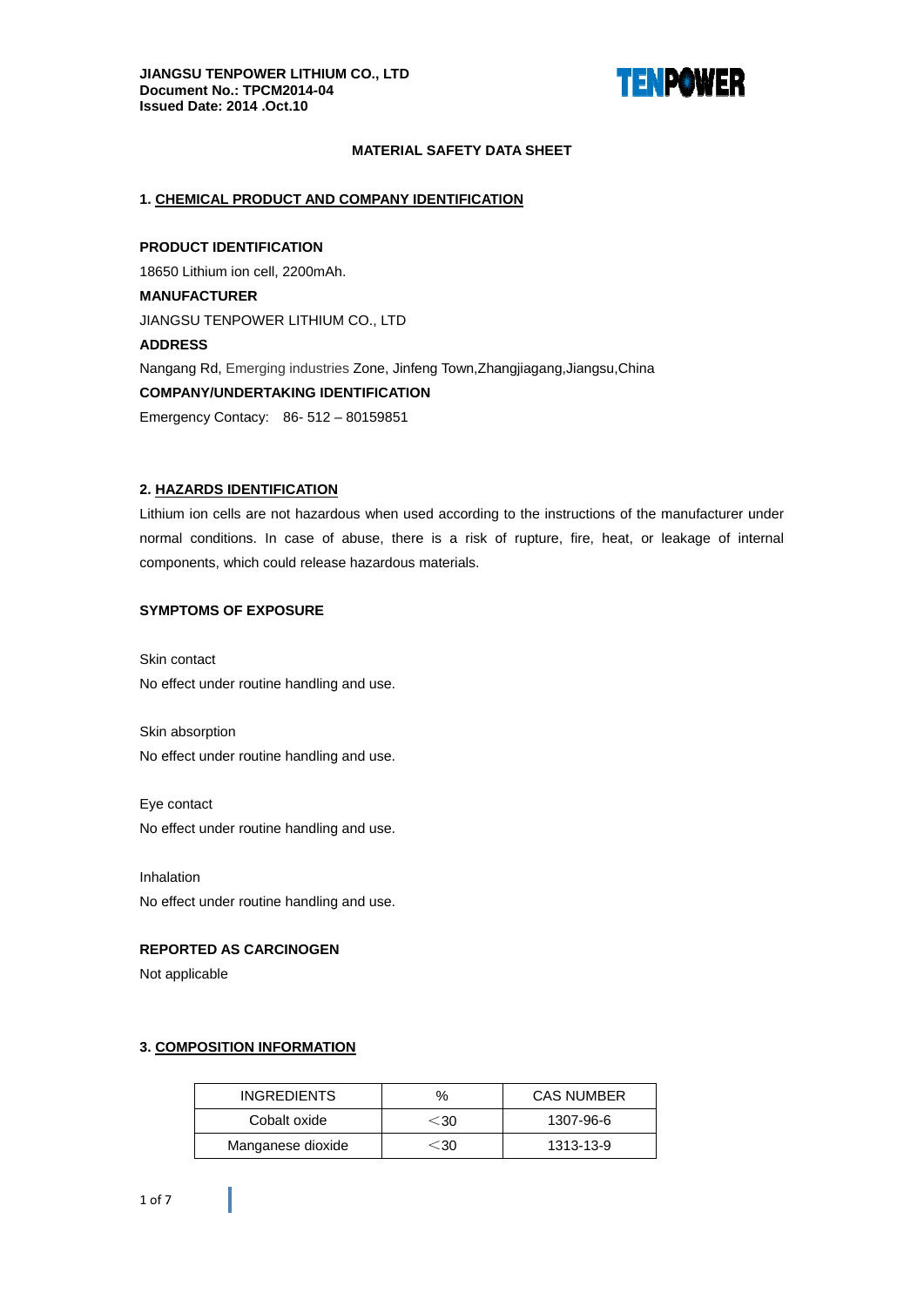#### JIANGSU TENPOWER LITHIUM CO., LTD Document No.: TPCM2014-04 Issued Date: 2014 .Oct.10



| <b>INGREDIENTS</b>      | $\%$     | <b>CAS NUMBER</b> |  |
|-------------------------|----------|-------------------|--|
| Nickel oxide            | $30$     | 1313-99-1         |  |
| Carbon                  | $30$     | 7440-44-0         |  |
| Polyvinylidene Fluoride | $<$ 10   | 24937-79-9        |  |
| (PVDF)                  |          |                   |  |
| Aluminum foil           | $2 - 10$ | 7429-90-5         |  |
| Copper foil             | $2 - 10$ | 7440-50-8         |  |
| Electrolyte(*)          | $<$ 20   |                   |  |
| Aluminium and inert     | $5 - 10$ |                   |  |
| materials               |          |                   |  |
|                         |          |                   |  |

# **FURTHER INFORMATION**

For information purposes:

(\*) Main ingredients: Lithium hexafluorophosphate, organic carbonates

Because of the cell structure the dangerous ingredients will not be available if used properly.

During charge process a lithium graphite intercalation phase is formed.

Mercury content: Hg < 0.1mg/kg

Cadmium content: Cd < 1mg/kg

Lead content: Pb< 10mg/kg

## **4. FIRST-AID MEASURES**

INHALATION. EYE CONTACT, and SKIN CONTACT: Not a health hazard.

# **INGESTION**

If swallowed, obtain medical attention immediately.

If exposure to internal materials within cell due to damaged outer casing, the following actions are recommended.

**INHALATION** Leave area immediately and seek medical attention.

EYE CONTACT Rinse eyes with water for 15 minutes and seek medical attention.

**SKIN CONTACT** Wash area thoroughly with soap and water and seek medical attention.

**INGESTION** Drink milk/water and induce vomiting; seek medical attention.

# **5. FIRE FIGHTING MEASURES**

**GENERAL HAZARD** 

 $2$  of  $7$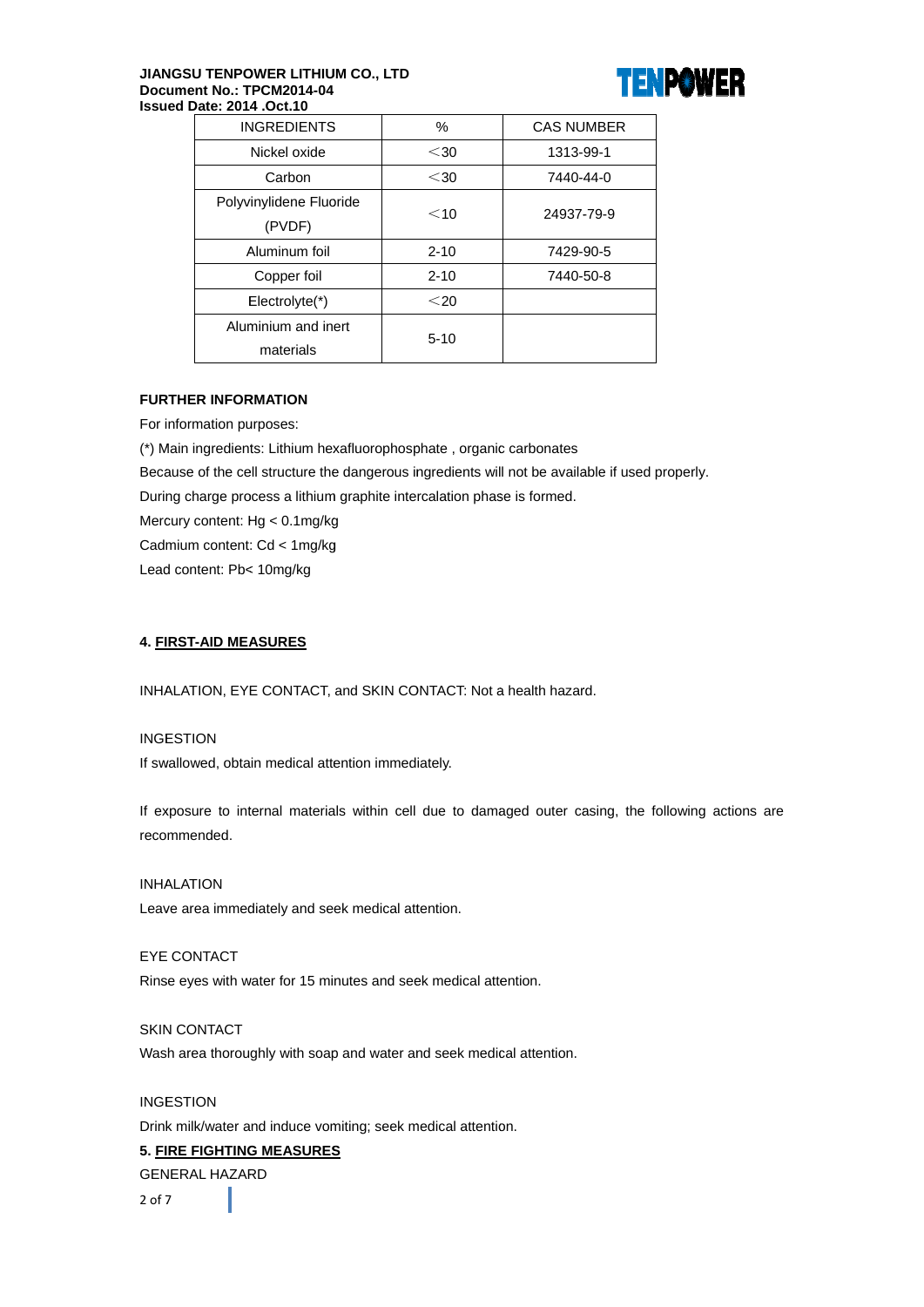## **JIANGSU TENPOWER LITHIUM CO., LTD** Document No.: TPCM2014-04 Issued Date: 2014 .Oct.10



Cell is not flammable but internal organic material will burn if the cell is incinerated.

Combustion products include, but are not limited to hydrogen fluoride, carbon monoxide and carbon dioxide.

# **EXTINGUSHING MEDIA**

Use extinguishing media suitable for the materials that are burning.

# SPECIAL FIREFIGHTING INSTRUCTIONS

If possible, remove cell(s) from fire fighting area.

If heated above 120°C, cell(s) can explode/vent.

**FIREFIGHTING EQUIPMENT** 

Use NIOSH/MSHA approved full-face self-contained breathing apparatus (SCBA) with full protective gear.

# **6. ACCIDENTAL RELEASE MEASURES**

## ON LAND

Place material into suitable containers and call local fire/police department.

## IN WATER

If possible, remove from water and call local fire/police department.

# 7. HANDLING AND STORAGE

#### **HANDLING**

No special protective clothing required for handling individual cells.

#### **STORAGE**

Store in cool, dry place.

# 8. EXPOSURE CONTROLS/PERSONAL PROTECTION

#### **ENGINEERING CONTROLS**

Keep away from heat and open flame.

PERSONAL PROTECTION

Store in a cool dry place.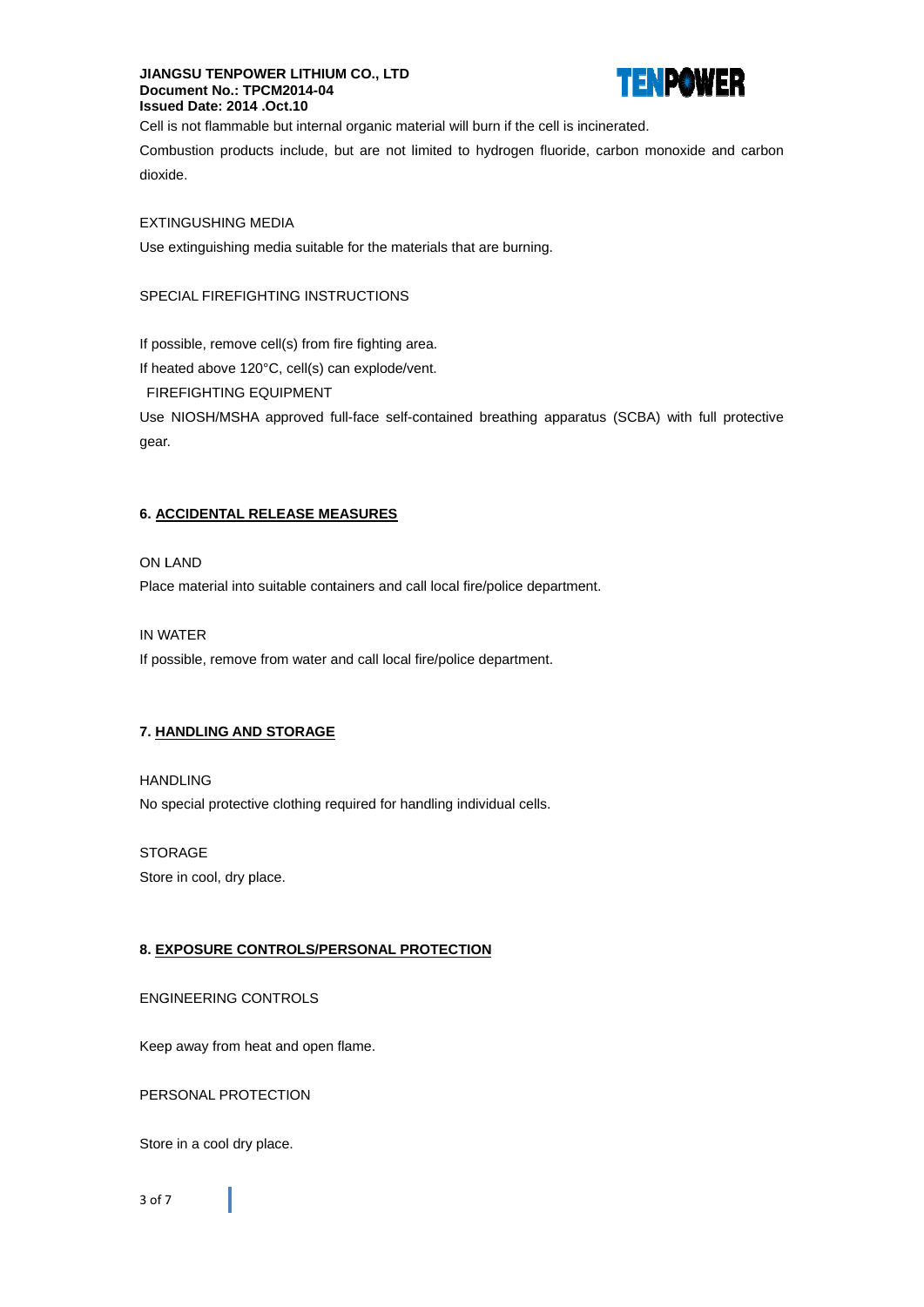## JIANGSU TENPOWER LITHIUM CO., LTD Document No.: TPCM2014-04 Issued Date: 2014 .Oct.10 Respirator:



Not required during normal operations. event of a fire.

SCBA required in the

Eye/face protection:

Gloves:

Foot protection:

Not required beyond safety practices of employer.

Not required for handling of cells. Steel toed shoes recommended for large container handling.

Product Name: JIANGSU TENPOWER LITHIUM CO., LTD

# 9. PHYSICAL AND CHEMICAL PROPETIES

Appearance Form: Solid Color: Various Odor: Odourless

Important health, safety and environmental information

Test method

| pHValue              | N/A       |  |
|----------------------|-----------|--|
| Flash point          | N/A       |  |
| Lower explosion      | N/A       |  |
| Vapor pressure       | N/A       |  |
| Density              | N/A       |  |
| Water solubility     | Insoluble |  |
| Ignition temperature | N/A       |  |

# **10. STABILITY AND REACTIVITY**

**REACTIVITY** 

None

**INCOMPATIBILITIES** 

None during normal operation. 4 of 7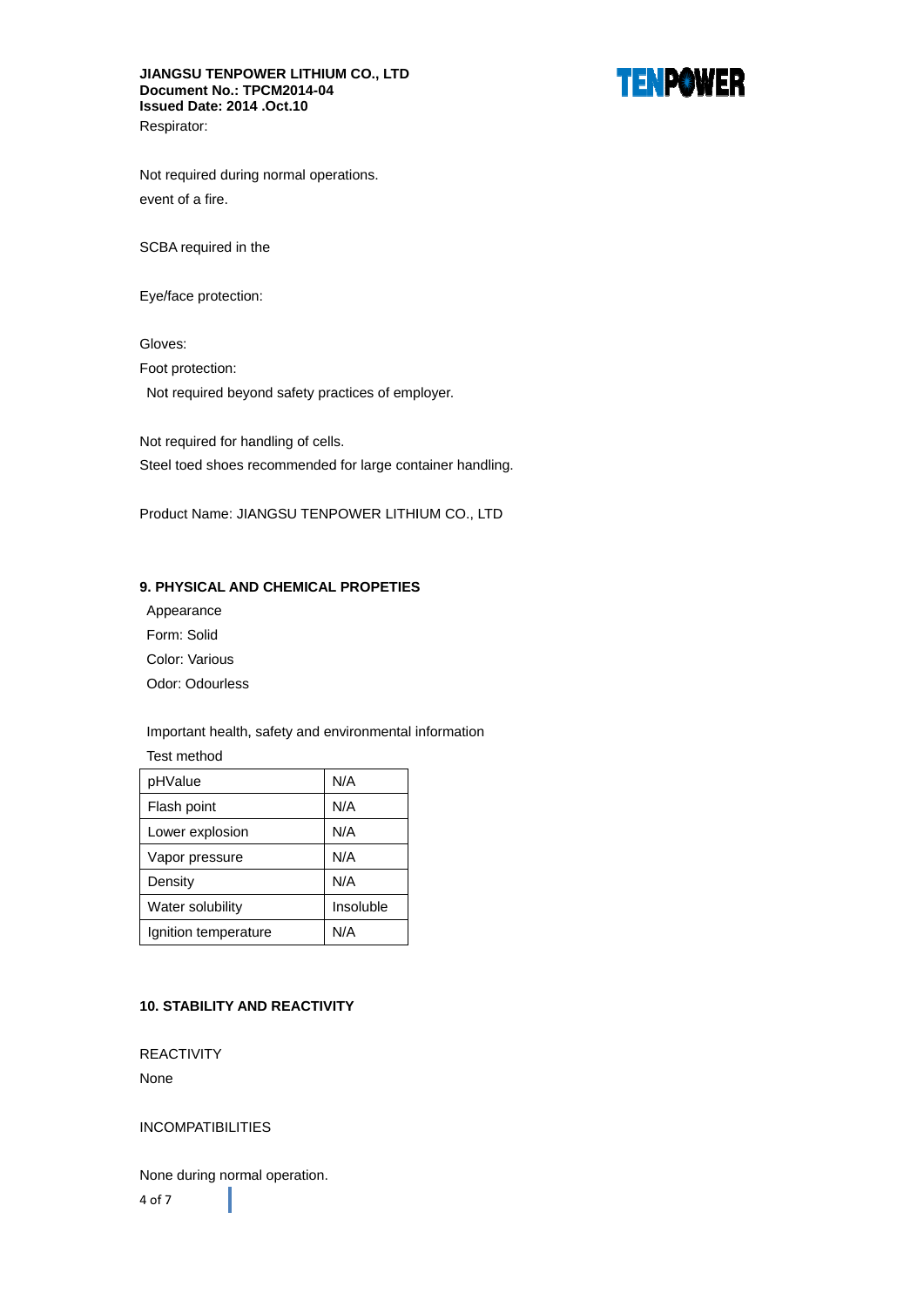#### **JIANGSU TENPOWER LITHIUM CO., LTD** Document No.: TPCM2014-04 Issued Date: 2014 .Oct.10



Avoid exposure to heat, open flame, and corrosives.

## HAZARDOUS DECOMPOSITION PRODUCTS

None during normal operating conditions. If cells are opened, hydrogen fluoride and carbon monoxide may be released.

## CONDITIONS TO AVOID

Avoid exposure to heat and open flame. Do not puncture, crush or incinerate.

# **11. TOXICOLOGICAL INFORMATION**

Cells are not hazardous when used properly. In case of fire or leakage combustion and decomposition products may cause irritation and toxicity to skin, eye and respiratory systems.

Toxicity data of some substance is listed:

Hydrogen fluoride:

Extremely toxic, May be fatal if inhaled or ingested. Readily absorbed through the skin contact may be fatal. Possible mutagen. LCLO: 50 ppm/30m (human beings), LC50: 1276 ppm/1h (rats).

Carbon and graphite:

Slightly hazards in case of skin contact (irritant), ingestion, inhalation, which will cause chronic damage to upper respiratory tract and cardiovascular system.

Copper:

File No./Rev.: MSDS-163/C

Dust may cause respiratory irritation.

LD50: 3.5 mg kg-1(mouse).

# **12. ECOLOGICAL INFORMATION**

Some materials within the cell are bioaccumulative. Under normal conditions, these materials are contained and pose no risk to persons or the surrounding environment.

# **13. DISPOSAL INFORMATION**

Recommended methods for safe and environmentally preferred disposal : Product (waste from residues) Do not throw out a used battery cell. Recycle it through the recycling company.

# Contaminated packaging

Neither a container nor packing is contaminated during normal use. When internal materials leaked from a battery cell contaminates, dispose as industrial wastes subject to special control.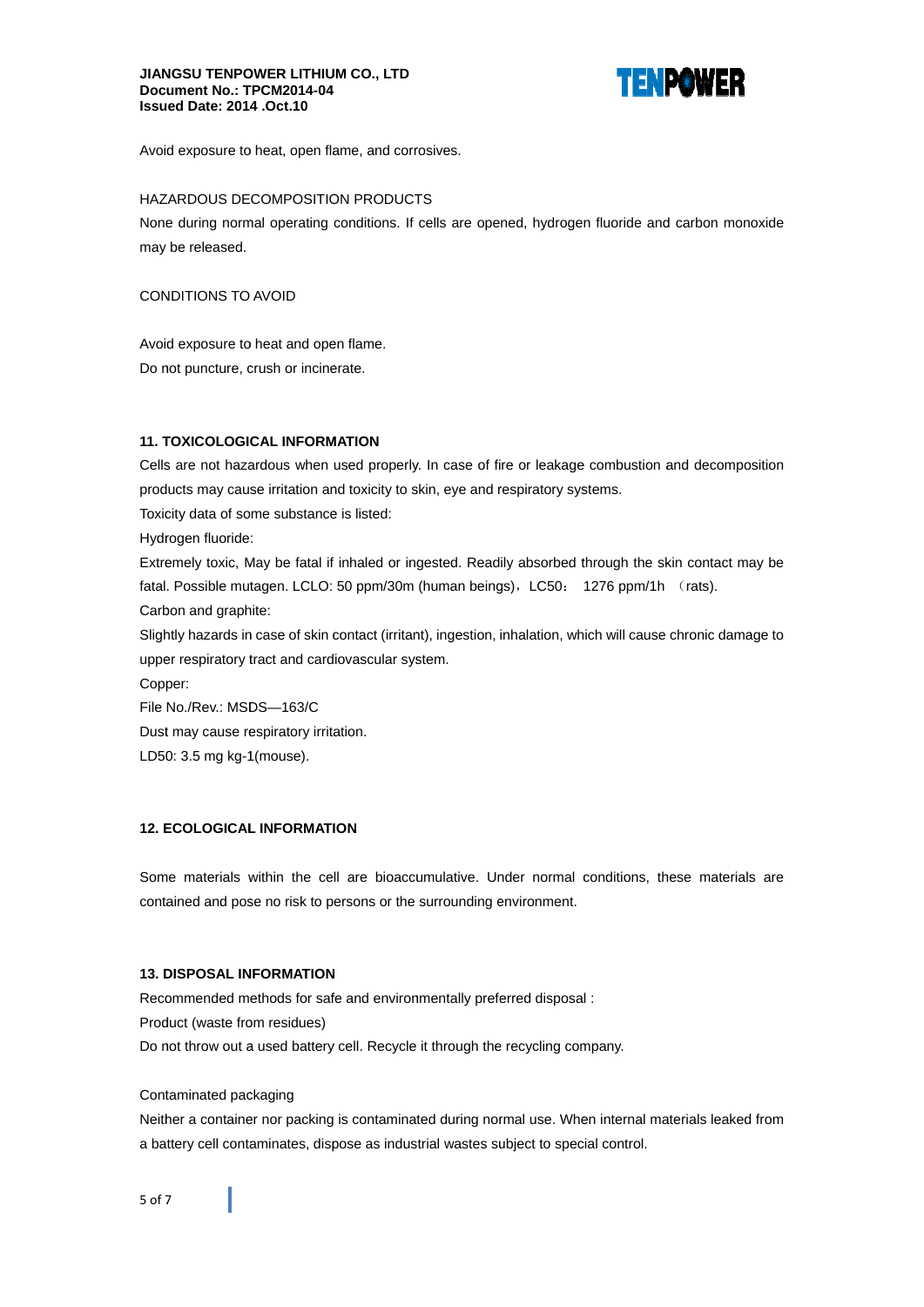

No regulated

Dispose of according to all federal, state, and local regulations.

### **14. TRANSPORTATION INFORMATION**

With regard to transport, the following regulations are cited and considered: The International Civil Aviation Organization (ICAO) Technical Instructions, Packing Instruction 965, Section | B (2013-2014 Edition),

The International Air Transport Association (IATA) Dangerous Goods Regulations, Packing Instruction 965, Section IB (54th Edition, 2013) The International Maritime Dangerous Goods (IMDG) Code (2010 Edition), US Harzardous Materials Regulations 49 CFR(Code of Federal Regulations) Sections 173-185 Lithium batterie and cells, The UN Recommendations on the Transport of Dangerous Goods, Manual of Tests and Criteria 38.3 Lithium batteries, Rev.5, Amend.1

**UN No. 3480** 

Our products are properly classified, described, packaged, marked, and labeled, and are in proper condition for transportation according to all the applicable international and national governmental regulations, not limited to the above mentioned. We further certify that the enclosed products have been tested and fulfilled the requirements and conditions in accordance with UN Recommendations (T1 - T8) on the Transport of Dangerous Goods Model Regulations and the Manual of Testes and Criteria. Test results of the UN Recommendation on the Transport of Dangerous Goods

|     | Manual of Test and Criteria (38.3 Lithium battery) | Test results | Remark                   |
|-----|----------------------------------------------------|--------------|--------------------------|
| No. | Test items                                         |              |                          |
| T1  | <b>Altitude Simulation</b>                         | Pass         |                          |
| T2  | <b>Thermal Test</b>                                | Pass         |                          |
| T3  | Vibration                                          | Pass         |                          |
| Τ4  | Shock                                              | Pass         |                          |
| T5  | <b>External Short Circuit</b>                      | Pass         |                          |
| T6  | Impact                                             | Pass         |                          |
| T7  | Overcharge                                         | Pass         | For pack and single cell |
|     |                                                    |              | battery only             |
| T8  | Forced Discharge                                   | Pass         |                          |

## **15. REGULATORY INFORMATION**

For shipping regulations see section 14.